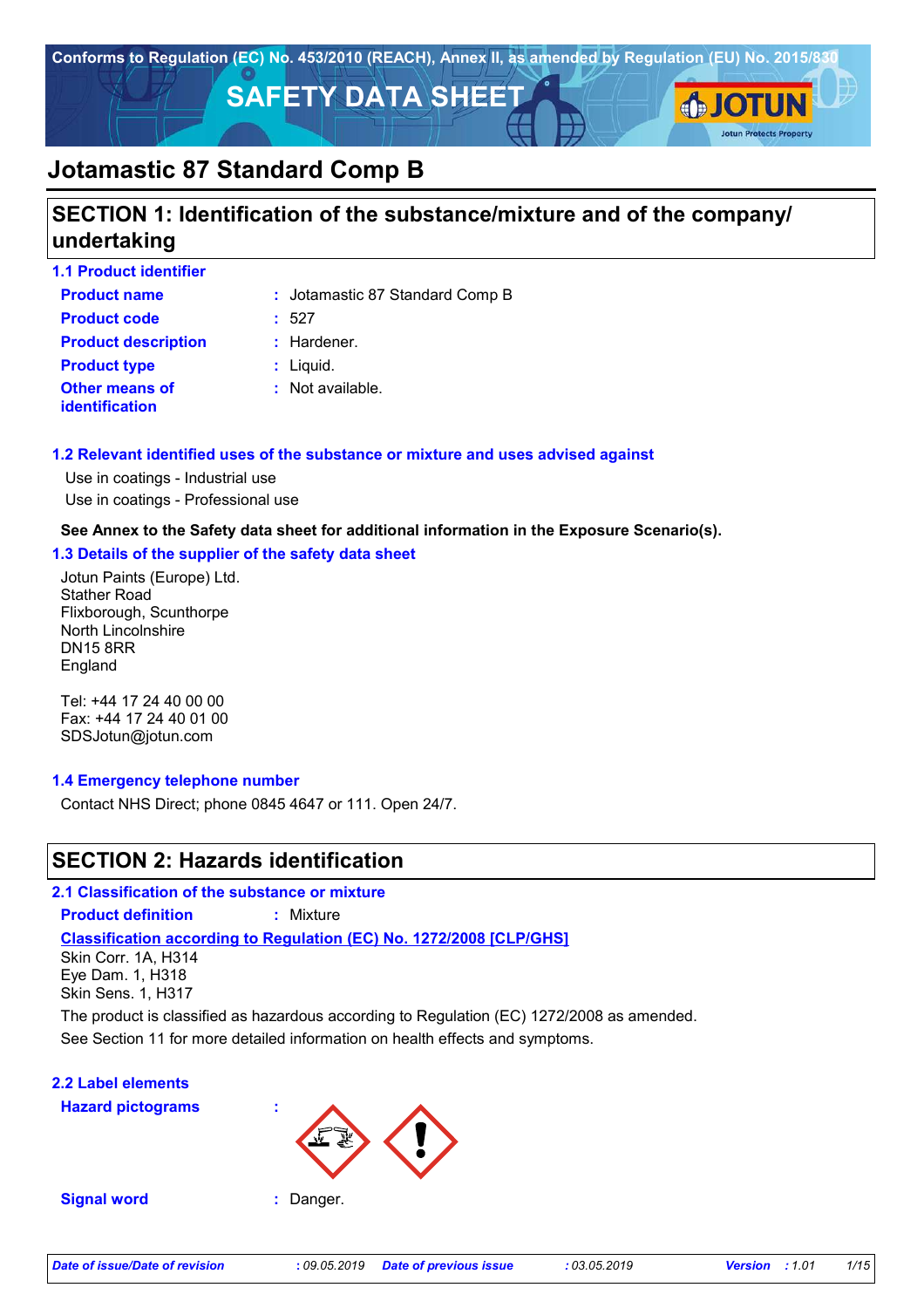**SECTION 2: Hazards identification**

| <b>Hazard statements</b>                                                                                                                                        | : H314 - Causes severe skin burns and eye damage.<br>H317 - May cause an allergic skin reaction.                                                                                                                                                                                                                                                                                                                                                                                                                                                                                                                                                                                                                                                     |
|-----------------------------------------------------------------------------------------------------------------------------------------------------------------|------------------------------------------------------------------------------------------------------------------------------------------------------------------------------------------------------------------------------------------------------------------------------------------------------------------------------------------------------------------------------------------------------------------------------------------------------------------------------------------------------------------------------------------------------------------------------------------------------------------------------------------------------------------------------------------------------------------------------------------------------|
| <b>Precautionary statements</b>                                                                                                                                 |                                                                                                                                                                                                                                                                                                                                                                                                                                                                                                                                                                                                                                                                                                                                                      |
| <b>General</b>                                                                                                                                                  | : Not applicable.                                                                                                                                                                                                                                                                                                                                                                                                                                                                                                                                                                                                                                                                                                                                    |
| <b>Prevention</b>                                                                                                                                               | : P280 - Wear protective gloves. Wear eye or face protection. Wear protective<br>clothing.                                                                                                                                                                                                                                                                                                                                                                                                                                                                                                                                                                                                                                                           |
| <b>Response</b>                                                                                                                                                 | : P304 + P340 + P310 - IF INHALED: Remove person to fresh air and keep<br>comfortable for breathing. Immediately call a POISON CENTER or physician.<br>P301 + P310 + P331 - IF SWALLOWED: Immediately call a POISON CENTER or<br>physician. Do NOT induce vomiting.<br>P303 + P361 + P353 + P310 - IF ON SKIN (or hair): Take off immediately all<br>contaminated clothing. Rinse skin with water. Immediately call a POISON CENTER<br>or physician.<br>P333 + P313 - If skin irritation or rash occurs: Get medical attention.<br>P305 + P351 + P338 + P310 - IF IN EYES: Rinse cautiously with water for several<br>minutes. Remove contact lenses, if present and easy to do. Continue rinsing.<br>Immediately call a POISON CENTER or physician. |
| <b>Storage</b>                                                                                                                                                  | : P405 - Store locked up.                                                                                                                                                                                                                                                                                                                                                                                                                                                                                                                                                                                                                                                                                                                            |
| <b>Disposal</b>                                                                                                                                                 | : P501 - Dispose of contents and container in accordance with all local, regional,<br>national and international regulations.                                                                                                                                                                                                                                                                                                                                                                                                                                                                                                                                                                                                                        |
| <b>Hazardous ingredients</b>                                                                                                                                    | : 3-aminomethyl-3,5,5-trimethylcyclohexylamine<br>2,2,4(or 2,4,4)-trimethylhexane-1,6-diamine                                                                                                                                                                                                                                                                                                                                                                                                                                                                                                                                                                                                                                                        |
| <b>Supplemental label</b><br>elements                                                                                                                           | : Not applicable.                                                                                                                                                                                                                                                                                                                                                                                                                                                                                                                                                                                                                                                                                                                                    |
| <b>Annex XVII - Restrictions</b><br>on the manufacture,<br>placing on the market and<br>use of certain dangerous<br>substances, mixtures and<br><b>articles</b> | : Not applicable.                                                                                                                                                                                                                                                                                                                                                                                                                                                                                                                                                                                                                                                                                                                                    |
| <b>Special packaging requirements</b>                                                                                                                           |                                                                                                                                                                                                                                                                                                                                                                                                                                                                                                                                                                                                                                                                                                                                                      |
| <b>Containers to be fitted</b><br>with child-resistant<br>fastenings                                                                                            | : Not applicable.                                                                                                                                                                                                                                                                                                                                                                                                                                                                                                                                                                                                                                                                                                                                    |
| Tactile warning of danger : Not applicable.                                                                                                                     |                                                                                                                                                                                                                                                                                                                                                                                                                                                                                                                                                                                                                                                                                                                                                      |
| <b>2.3 Other hazards</b>                                                                                                                                        |                                                                                                                                                                                                                                                                                                                                                                                                                                                                                                                                                                                                                                                                                                                                                      |

**Other hazards which do : not result in classification** : None known.

# **SECTION 3: Composition/information on ingredients**

| <b>Product/ingredient name</b>           | <b>Identifiers</b>  | <b>Weight %</b> | <b>Regulation (EC) No.</b><br>1272/2008 [CLP] | <b>Type</b> |
|------------------------------------------|---------------------|-----------------|-----------------------------------------------|-------------|
| benzyl alcohol                           | REACH #:            | $≥10 - ≤25$     | Acute Tox. 4, H302                            | $[1]$       |
|                                          | 01-2119492630-38    |                 | Acute Tox. 4, H332                            |             |
|                                          | $EC: 202-859-9$     |                 | Eye Irrit. 2, H319                            |             |
|                                          | CAS: 100-51-6       |                 |                                               |             |
| 3-aminomethyl-3,5,                       | REACH #:            | ≤14             | Acute Tox. 4, H302                            | $[1]$       |
| 5-trimethylcyclohexylamine               | 01-2119514687-32    |                 | Acute Tox. 4, H312                            |             |
|                                          | $EC: 220-666-8$     |                 | Skin Corr. 1B, H314                           |             |
|                                          | CAS: 2855-13-2      |                 | Eye Dam. 1, H318                              |             |
|                                          | Index: 612-067-00-9 |                 | Skin Sens. 1, H317                            |             |
|                                          |                     |                 | Aquatic Chronic 3, H412                       |             |
| $2,2,4$ (or $2,4,4$ )-trimethylhexane-1, | REACH #:            | $\leq 7.3$      | Acute Tox. 4, H302                            | $[1]$       |
| 6-diamine                                | 01-2119560598-25    |                 | Skin Corr. 1A, H314                           |             |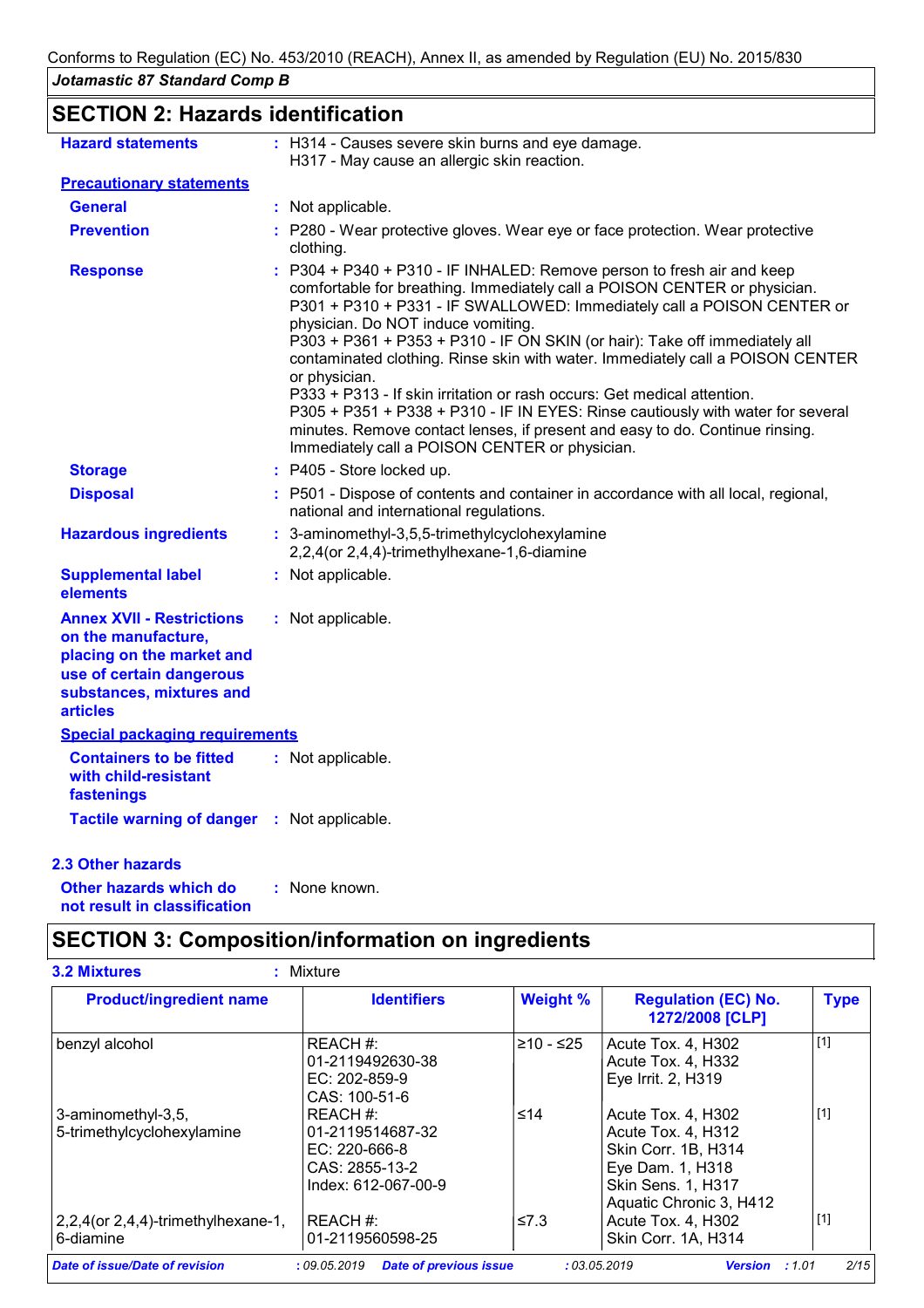### **SECTION 3: Composition/information on ingredients**

| IEC: 247-063-2 | Eye Dam. 1, H318<br>Skin Sens. 1, H317<br>CAS: 25513-64-8<br>Aquatic Chronic 3, H412 |
|----------------|--------------------------------------------------------------------------------------|
|                | <b>See Section 16 for the full</b><br>text of the H statements<br>declared above.    |

There are no additional ingredients present which, within the current knowledge of the supplier and in the concentrations applicable, are classified as hazardous to health or the environment, are PBTs, vPvBs or Substances of equivalent concern, or have been assigned a workplace exposure limit and hence require reporting in this section.

**T**<sub>vpe</sub>

[1] Substance classified with a health or environmental hazard

[2] Substance with a workplace exposure limit

- ...<br>[3] Substance meets the criteria for PBT according to Regulation (EC) No. 1907/2006, Annex XIII
- [4] Substance meets the criteria for vPvB according to Regulation (EC) No. 1907/2006, Annex XIII

[5] Substance of equivalent concern

[6] Additional disclosure due to company policy

Occupational exposure limits, if available, are listed in Section 8.

### **SECTION 4: First aid measures**

#### **4.1 Description of first aid measures**

| <b>General</b>                    | : In all cases of doubt, or when symptoms persist, seek medical attention. Never give<br>anything by mouth to an unconscious person. If unconscious, place in recovery<br>position and seek medical advice.                                                                                                                                                                                                     |
|-----------------------------------|-----------------------------------------------------------------------------------------------------------------------------------------------------------------------------------------------------------------------------------------------------------------------------------------------------------------------------------------------------------------------------------------------------------------|
| <b>Eye contact</b>                | : Check for and remove any contact lenses. Immediately flush eyes with running<br>water for at least 15 minutes, keeping eyelids open. Seek immediate medical<br>attention.                                                                                                                                                                                                                                     |
| <b>Inhalation</b>                 | : Remove to fresh air. Keep person warm and at rest. If not breathing, if breathing is<br>irregular or if respiratory arrest occurs, provide artificial respiration or oxygen by<br>trained personnel.                                                                                                                                                                                                          |
| <b>Skin contact</b>               | : Remove contaminated clothing and shoes. Wash skin thoroughly with soap and<br>water or use recognised skin cleanser. Do NOT use solvents or thinners.                                                                                                                                                                                                                                                         |
| <b>Ingestion</b>                  | : If swallowed, seek medical advice immediately and show the container or label.<br>Keep person warm and at rest. Do NOT induce vomiting.                                                                                                                                                                                                                                                                       |
| <b>Protection of first-aiders</b> | : No action shall be taken involving any personal risk or without suitable training. If it<br>is suspected that fumes are still present, the rescuer should wear an appropriate<br>mask or self-contained breathing apparatus. It may be dangerous to the person<br>providing aid to give mouth-to-mouth resuscitation. Wash contaminated clothing<br>thoroughly with water before removing it, or wear gloves. |

#### **4.2 Most important symptoms and effects, both acute and delayed**

There are no data available on the mixture itself. The mixture has been assessed following the conventional method of the CLP Regulation (EC) No 1272/2008 and is classified for toxicological properties accordingly. See Sections 2 and 3 for details.

Exposure to component solvent vapour concentrations in excess of the stated occupational exposure limit may result in adverse health effects such as mucous membrane and respiratory system irritation and adverse effects on the kidneys, liver and central nervous system. Symptoms and signs include headache, dizziness, fatigue, muscular weakness, drowsiness and, in extreme cases, loss of consciousness.

Solvents may cause some of the above effects by absorption through the skin. Repeated or prolonged contact with the mixture may cause removal of natural fat from the skin, resulting in non-allergic contact dermatitis and absorption through the skin.

If splashed in the eyes, the liquid may cause irritation and reversible damage.

Ingestion may cause nausea, diarrhea and vomiting.

This takes into account, where known, delayed and immediate effects and also chronic effects of components from short-term and long-term exposure by oral, inhalation and dermal routes of exposure and eye contact.

Contains 3-aminomethyl-3,5,5-trimethylcyclohexylamine, 2,2,4(or 2,4,4)-trimethylhexane-1,6-diamine. May produce an allergic reaction.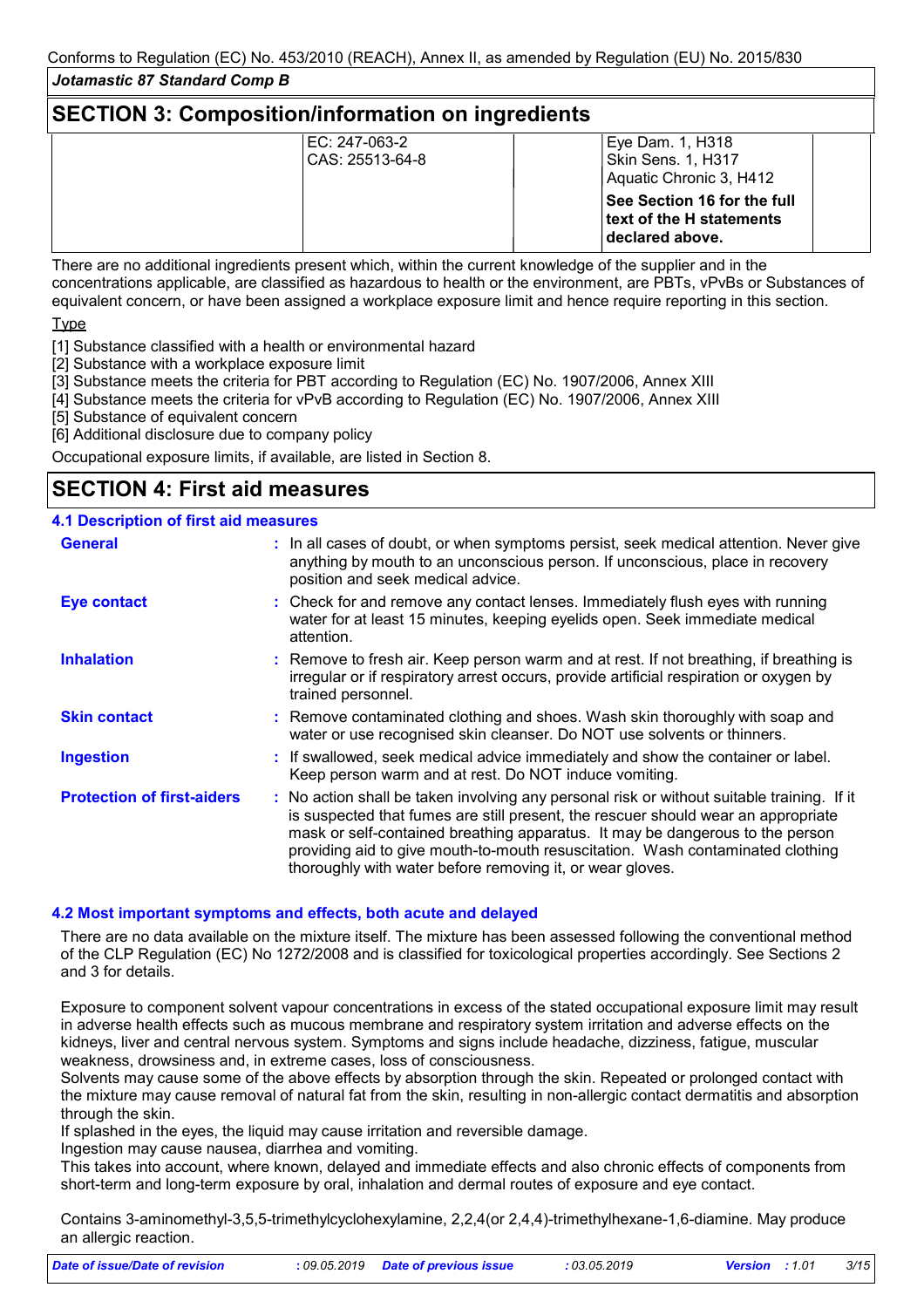# **SECTION 4: First aid measures**

| 4.3 Indication of any immediate medical attention and special treatment needed |                                                                                                                                                                          |  |  |  |
|--------------------------------------------------------------------------------|--------------------------------------------------------------------------------------------------------------------------------------------------------------------------|--|--|--|
| <b>Notes to physician</b>                                                      | : In case of inhalation of decomposition products in a fire, symptoms may be delayed.<br>The exposed person may need to be kept under medical surveillance for 48 hours. |  |  |  |
| <b>Specific treatments</b>                                                     | : No specific treatment.                                                                                                                                                 |  |  |  |

See toxicological information (Section 11)

| <b>SECTION 5: Firefighting measures</b>                           |                                                                                                                              |
|-------------------------------------------------------------------|------------------------------------------------------------------------------------------------------------------------------|
| 5.1 Extinguishing media<br><b>Suitable extinguishing</b><br>media | : Recommended: alcohol-resistant foam, $CO2$ , powders, water spray.                                                         |
| <b>Unsuitable extinguishing</b><br>media                          | : Do not use water jet.                                                                                                      |
|                                                                   | 5.2 Special hazards arising from the substance or mixture                                                                    |
| <b>Hazards from the</b><br>substance or mixture                   | : Fire will produce dense black smoke. Exposure to decomposition products may<br>cause a health hazard.                      |
| <b>Hazardous combustion</b><br>products                           | : Decomposition products may include the following materials: carbon monoxide,<br>carbon dioxide, smoke, oxides of nitrogen. |
| <b>5.3 Advice for firefighters</b>                                |                                                                                                                              |
| <b>Special protective actions</b><br>for fire-fighters            | : Cool closed containers exposed to fire with water. Do not release runoff from fire to<br>drains or watercourses.           |
| <b>Special protective</b><br>equipment for fire-fighters          | : Appropriate breathing apparatus may be required.                                                                           |

# **SECTION 6: Accidental release measures**

| 6.1 Personal precautions, protective equipment and emergency procedures |  |                                                                                                                                                                                                                                                                                    |  |  |
|-------------------------------------------------------------------------|--|------------------------------------------------------------------------------------------------------------------------------------------------------------------------------------------------------------------------------------------------------------------------------------|--|--|
| For non-emergency<br>personnel                                          |  | : Exclude sources of ignition and ventilate the area. Avoid breathing vapour or mist.<br>Refer to protective measures listed in sections 7 and 8.                                                                                                                                  |  |  |
| For emergency responders :                                              |  | If specialised clothing is required to deal with the spillage, take note of any<br>information in Section 8 on suitable and unsuitable materials. See also the<br>information in "For non-emergency personnel".                                                                    |  |  |
| <b>6.2 Environmental</b><br>precautions                                 |  | : Do not allow to enter drains or watercourses. If the product contaminates lakes,<br>rivers, or sewers, inform the appropriate authorities in accordance with local<br>regulations.                                                                                               |  |  |
| 6.3 Methods and material<br>for containment and<br>cleaning up          |  | : Contain and collect spillage with non-combustible, absorbent material e.g. sand,<br>earth, vermiculite or diatomaceous earth and place in container for disposal<br>according to local regulations (see Section 13). Preferably clean with a detergent.<br>Avoid using solvents. |  |  |
| 6.4 Reference to other<br><b>sections</b>                               |  | : See Section 1 for emergency contact information.<br>See Section 8 for information on appropriate personal protective equipment.<br>See Section 13 for additional waste treatment information.                                                                                    |  |  |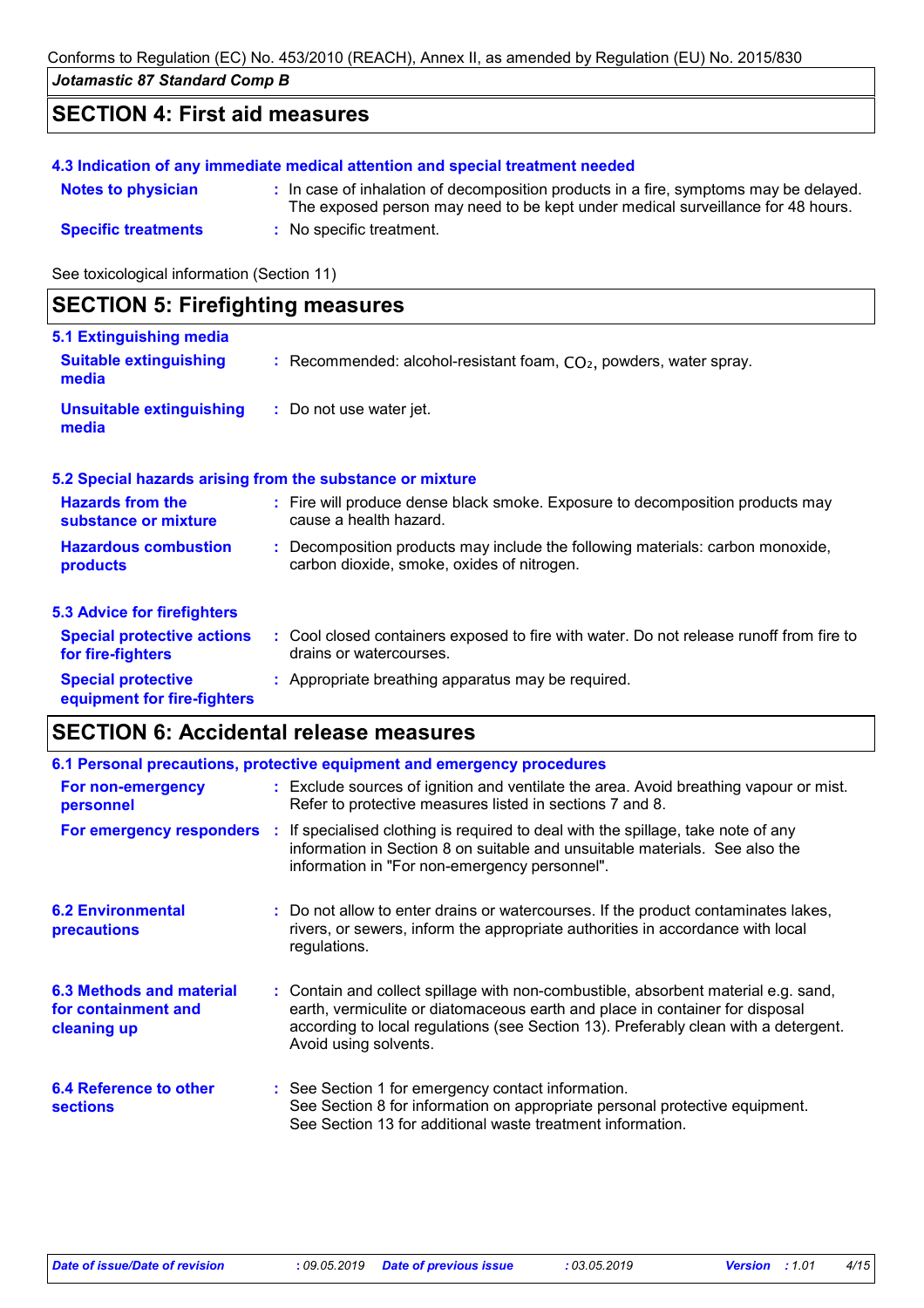# **SECTION 7: Handling and storage**

The information in this section contains generic advice and guidance. The list of Identified Uses in Section 1 should be consulted for any available use-specific information provided in the Exposure Scenario(s).

#### **7.1 Precautions for safe handling**

Prevent the creation of flammable or explosive concentrations of vapours in air and avoid vapour concentrations higher than the occupational exposure limits.

In addition, the product should only be used in areas from which all naked lights and other sources of ignition have been excluded. Electrical equipment should be protected to the appropriate standard.

Mixture may charge electrostatically: always use earthing leads when transferring from one container to another. Operators should wear antistatic footwear and clothing and floors should be of the conducting type.

Keep away from heat, sparks and flame. No sparking tools should be used.

Avoid contact with skin and eyes. Avoid the inhalation of dust, particulates, spray or mist arising from the application of this mixture. Avoid inhalation of dust from sanding.

Eating, drinking and smoking should be prohibited in areas where this material is handled, stored and processed.

Put on appropriate personal protective equipment (see Section 8).

Never use pressure to empty. Container is not a pressure vessel.

Always keep in containers made from the same material as the original one.

Comply with the health and safety at work laws.

Do not allow to enter drains or watercourses.

**Information on fire and explosion protection**

Vapours are heavier than air and may spread along floors. Vapours may form explosive mixtures with air.

When operators, whether spraying or not, have to work inside the spray booth, ventilation is unlikely to be sufficient to control particulates and solvent vapour in all cases. In such circumstances they should wear a compressed air-fed respirator during the spraying process and until such time as the particulates and solvent vapour concentration has fallen below the exposure limits.

#### **7.2 Conditions for safe storage, including any incompatibilities**

Store in accordance with local regulations.

#### **Notes on joint storage**

Keep away from: oxidising agents, strong alkalis, strong acids.

#### **Additional information on storage conditions**

Observe label precautions. Store in a dry, cool and well-ventilated area. Keep away from heat and direct sunlight. Keep away from sources of ignition. No smoking. Prevent unauthorised access. Containers that have been opened must be carefully resealed and kept upright to prevent leakage.

#### **7.3 Specific end use(s)**

**Recommendations :** : Not available.

**Industrial sector specific : solutions** : Not available.

## **SECTION 8: Exposure controls/personal protection**

The list of Identified Uses in Section 1 should be consulted for any available use-specific information provided in the Exposure Scenario(s).

#### **8.1 Control parameters**

#### **Occupational exposure limits**

No exposure limit value known.

**Recommended monitoring procedures :** If this product contains ingredients with exposure limits, personal, workplace atmosphere or biological monitoring may be required to determine the effectiveness of the ventilation or other control measures and/or the necessity to use respiratory protective equipment. Reference should be made to monitoring standards, such as the following: European Standard EN 689 (Workplace atmospheres - Guidance for the assessment of exposure by inhalation to chemical agents for comparison with limit values and measurement strategy) European Standard EN 14042 (Workplace atmospheres - Guide for the application and use of procedures for the assessment of exposure to chemical and biological agents) European Standard EN 482 (Workplace atmospheres - General requirements for the performance of procedures for the measurement of chemical agents) Reference to national guidance documents for methods for the determination of hazardous substances will also be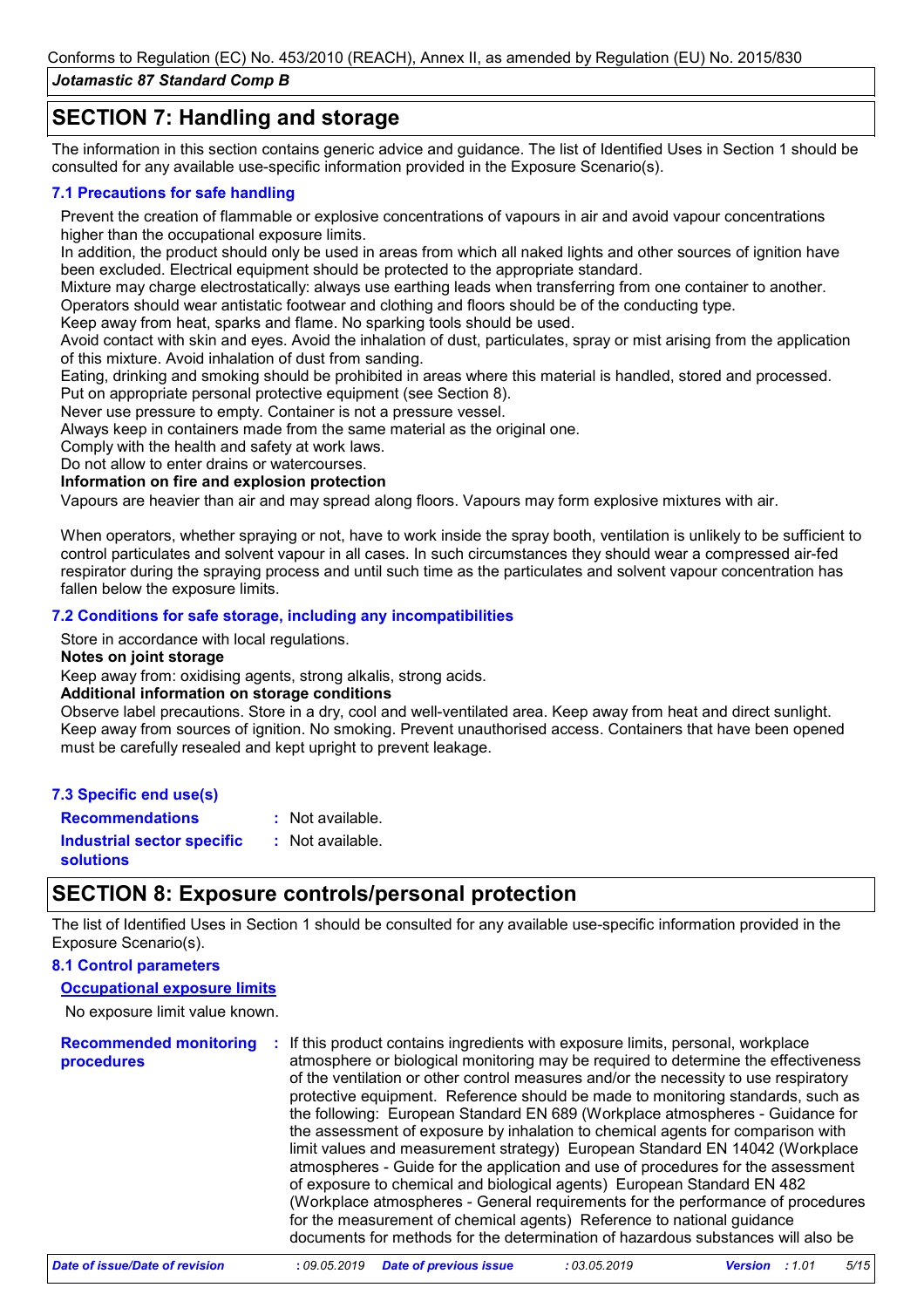**DNELs/DMELs**

### **SECTION 8: Exposure controls/personal protection**

required.

| <b>Product/ingredient name</b>               | <b>Exposure</b>   | <b>Value</b>          | <b>Population</b> | <b>Effects</b> |
|----------------------------------------------|-------------------|-----------------------|-------------------|----------------|
| benzyl alcohol                               | Short term        | 450 mg/m <sup>3</sup> | Workers           | Systemic       |
|                                              | Inhalation        |                       |                   |                |
|                                              | Long term         | 90 mg/ $m3$           | Workers           | Systemic       |
|                                              | Inhalation        |                       |                   |                |
|                                              | Short term Dermal | 47 mg/kg              | Workers           | Systemic       |
|                                              |                   | bw/day                |                   |                |
|                                              | Long term Dermal  | $9.5 \text{ mg/kg}$   | Workers           | Systemic       |
|                                              |                   | bw/day                |                   |                |
|                                              | Short term Dermal | 28.5 mg/              | Consumers         | Systemic       |
|                                              |                   | kg bw/day             |                   |                |
|                                              | Short term Oral   | 25 mg/kg              | Consumers         | Systemic       |
|                                              |                   | bw/day                |                   |                |
|                                              | Long term Dermal  | $5.7$ mg/kg           | Consumers         | Systemic       |
|                                              |                   | bw/day                |                   |                |
|                                              | Long term Oral    | 5 mg/kg               | Consumers         | Systemic       |
|                                              |                   | bw/day                |                   |                |
|                                              | Long term         | $8.11 \text{ mg/m}^3$ | Consumers         | Systemic       |
|                                              | Inhalation        |                       |                   |                |
|                                              | Short term        | $40.55 \,\mathrm{mg}$ | Consumers         | Systemic       |
|                                              | Inhalation        | m <sup>3</sup>        |                   |                |
| 3-aminomethyl-3,5,                           | Long term Oral    | $0.526$ mg/           | Consumers         | Systemic       |
| 5-trimethylcyclohexylamine                   |                   | kg bw/day             |                   |                |
| 2,2,4 (or 2,4,4)-trimethylhexane-1,6-diamine | Long term Oral    | $0.05$ mg/            | Consumers         | Systemic       |
|                                              |                   | kg bw/day             |                   |                |

#### **PNECs**

| <b>Product/ingredient name</b>               | <b>Compartment Detail</b> | <b>Value</b>          | <b>Method Detail</b> |
|----------------------------------------------|---------------------------|-----------------------|----------------------|
| benzyl alcohol                               | Fresh water               | 1 $mg/l$              |                      |
|                                              | Marine                    | $0.1$ mg/l            |                      |
|                                              | Sewage Treatment<br>Plant | 39 mg/l               |                      |
|                                              | Fresh water sediment      | 5.27 mg/kg dwt        |                      |
|                                              | Marine water sediment     | $0.527$ mg/kg dwt     |                      |
|                                              | Soil                      | 0.456 mg/kg dwt       |                      |
| 3-aminomethyl-3,5,                           | Fresh water               | $ 0.06 \text{ mg}/I $ |                      |
| 5-trimethylcyclohexylamine                   |                           |                       |                      |
|                                              | Marine                    | $ 0.006 \text{ mg/}$  |                      |
|                                              | Sewage Treatment          | $3.18$ mg/l           |                      |
|                                              | Plant                     |                       |                      |
|                                              | Fresh water sediment      | 5.784 mg/kg dwt       |                      |
|                                              | Marine water sediment     | 0.578 mg/kg dwt       |                      |
|                                              | Soil                      | 1.121 mg/kg dwt       |                      |
| 2,2,4 (or 2,4,4)-trimethylhexane-1,6-diamine | Fresh water               | 0.0295 mg/l           |                      |
|                                              | Marine                    | 0.00295 mg/l          |                      |
|                                              | Sewage Treatment          | $72 \text{ mg/l}$     |                      |
|                                              | Plant                     |                       |                      |
|                                              | Fresh water sediment      | 0.18 mg/kg dwt        |                      |
|                                              | Marine water sediment     | 0.018 mg/kg dwt       |                      |
|                                              | Soil                      | 0.019 mg/kg dwt       |                      |

#### **8.2 Exposure controls**

#### **Appropriate engineering controls**

Provide adequate ventilation. Where reasonably practicable, this should be **:** achieved by the use of local exhaust ventilation and good general extraction. If these are not sufficient to maintain concentrations of particulates and solvent vapours below the OEL, suitable respiratory protection must be worn.

#### **Individual protection measures**

*Date of issue/Date of revision* **:** *09.05.2019 Date of previous issue : 03.05.2019 Version : 1.01 6/15*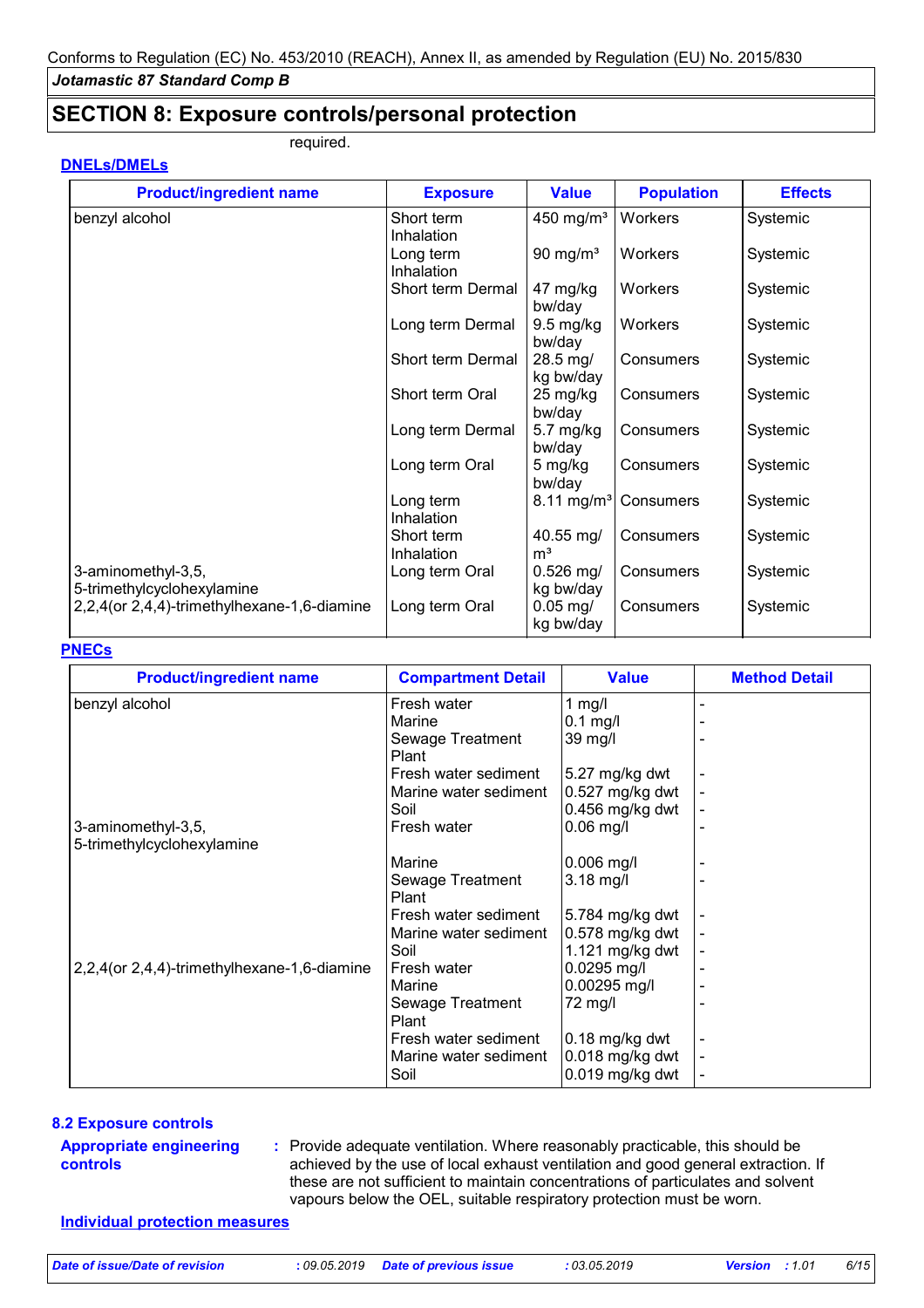# **SECTION 8: Exposure controls/personal protection**

| <b>Hygiene measures</b>                   | : Wash hands, forearms and face thoroughly after handling chemical products, before<br>eating, smoking and using the lavatory and at the end of the working period.<br>Appropriate techniques should be used to remove potentially contaminated clothing.<br>Contaminated work clothing should not be allowed out of the workplace. Wash<br>contaminated clothing before reusing. Ensure that eyewash stations and safety<br>showers are close to the workstation location.                                                                                                                                                                                                                                                                                                                                                                                                                                                                                                                                                                                         |
|-------------------------------------------|---------------------------------------------------------------------------------------------------------------------------------------------------------------------------------------------------------------------------------------------------------------------------------------------------------------------------------------------------------------------------------------------------------------------------------------------------------------------------------------------------------------------------------------------------------------------------------------------------------------------------------------------------------------------------------------------------------------------------------------------------------------------------------------------------------------------------------------------------------------------------------------------------------------------------------------------------------------------------------------------------------------------------------------------------------------------|
| <b>Eye/face protection</b>                | : Use safety eyewear designed to protect against splash of liquids.                                                                                                                                                                                                                                                                                                                                                                                                                                                                                                                                                                                                                                                                                                                                                                                                                                                                                                                                                                                                 |
| <b>Skin protection</b>                    |                                                                                                                                                                                                                                                                                                                                                                                                                                                                                                                                                                                                                                                                                                                                                                                                                                                                                                                                                                                                                                                                     |
| <b>Gloves</b>                             | : There is no one glove material or combination of materials that will give unlimited<br>resistance to any individual or combination of chemicals.<br>The breakthrough time must be greater than the end use time of the product.<br>The instructions and information provided by the glove manufacturer on use,<br>storage, maintenance and replacement must be followed.<br>Gloves should be replaced regularly and if there is any sign of damage to the glove<br>material.<br>Always ensure that gloves are free from defects and that they are stored and used<br>correctly.<br>The performance or effectiveness of the glove may be reduced by physical/chemical<br>damage and poor maintenance.<br>Barrier creams may help to protect the exposed areas of the skin but should not be<br>applied once exposure has occurred.<br>Wear suitable gloves tested to EN374.<br>Recommended, gloves(breakthrough time) > 8 hours: 4H, butyl rubber, fluor rubber,<br>Viton <sup>®</sup><br>May be used, gloves (breakthrough time) 4 - 8 hours: nitrile rubber, PVC |
|                                           | For right choice of glove materials, with focus on chemical resistance and time of<br>penetration, seek advice by the supplier of chemical resistant gloves.                                                                                                                                                                                                                                                                                                                                                                                                                                                                                                                                                                                                                                                                                                                                                                                                                                                                                                        |
|                                           | The user must check that the final choice of type of glove selected for handling this<br>product is the most appropriate and takes into account the particular conditions of<br>use, as included in the user's risk assessment.                                                                                                                                                                                                                                                                                                                                                                                                                                                                                                                                                                                                                                                                                                                                                                                                                                     |
| <b>Body protection</b>                    | : Personnel should wear antistatic clothing made of natural fibres or of high-<br>temperature-resistant synthetic fibres.                                                                                                                                                                                                                                                                                                                                                                                                                                                                                                                                                                                                                                                                                                                                                                                                                                                                                                                                           |
| <b>Other skin protection</b>              | : Appropriate footwear and any additional skin protection measures should be<br>selected based on the task being performed and the risks involved and should be<br>approved by a specialist before handling this product.                                                                                                                                                                                                                                                                                                                                                                                                                                                                                                                                                                                                                                                                                                                                                                                                                                           |
| <b>Respiratory protection</b>             | : If workers are exposed to concentrations above the exposure limit, they must use a<br>respirator according to EN 140. Use respiratory mask with charcoal and dust filter<br>when spraying this product, according to EN 14387(as filter combination A2-P2). In<br>confined spaces, use compressed-air or fresh-air respiratory equipment. When use<br>of roller or brush, consider use of charcoalfilter.                                                                                                                                                                                                                                                                                                                                                                                                                                                                                                                                                                                                                                                         |
| <b>Environmental exposure</b><br>controls | : Do not allow to enter drains or watercourses.                                                                                                                                                                                                                                                                                                                                                                                                                                                                                                                                                                                                                                                                                                                                                                                                                                                                                                                                                                                                                     |

# **SECTION 9: Physical and chemical properties**

| 9.1 Information on basic physical and chemical properties |                                        |                                                                             |              |                |       |      |  |  |
|-----------------------------------------------------------|----------------------------------------|-----------------------------------------------------------------------------|--------------|----------------|-------|------|--|--|
| <b>Appearance</b>                                         |                                        |                                                                             |              |                |       |      |  |  |
| <b>Physical state</b>                                     | $:$ Liquid.                            |                                                                             |              |                |       |      |  |  |
| <b>Colour</b>                                             | : Various colours.                     |                                                                             |              |                |       |      |  |  |
| <b>Odour</b>                                              | $:$ Characteristic.                    |                                                                             |              |                |       |      |  |  |
| <b>Odour threshold</b>                                    | : Not applicable.                      |                                                                             |              |                |       |      |  |  |
| рH                                                        | : Not applicable.<br>: Not applicable. |                                                                             |              |                |       |      |  |  |
| <b>Melting point/freezing point</b>                       |                                        |                                                                             |              |                |       |      |  |  |
| Initial boiling point and<br>boiling range                | 224.77°C (436.6°F)                     | : Lowest known value: 205.3°C (401.5°F) (benzyl alcohol). Weighted average: |              |                |       |      |  |  |
| <b>Flash point</b>                                        | $:$ Not available.                     |                                                                             |              |                |       |      |  |  |
| <b>Date of issue/Date of revision</b>                     | :09.05.2019                            | <b>Date of previous issue</b>                                               | : 03.05.2019 | <b>Version</b> | :1.01 | 7/15 |  |  |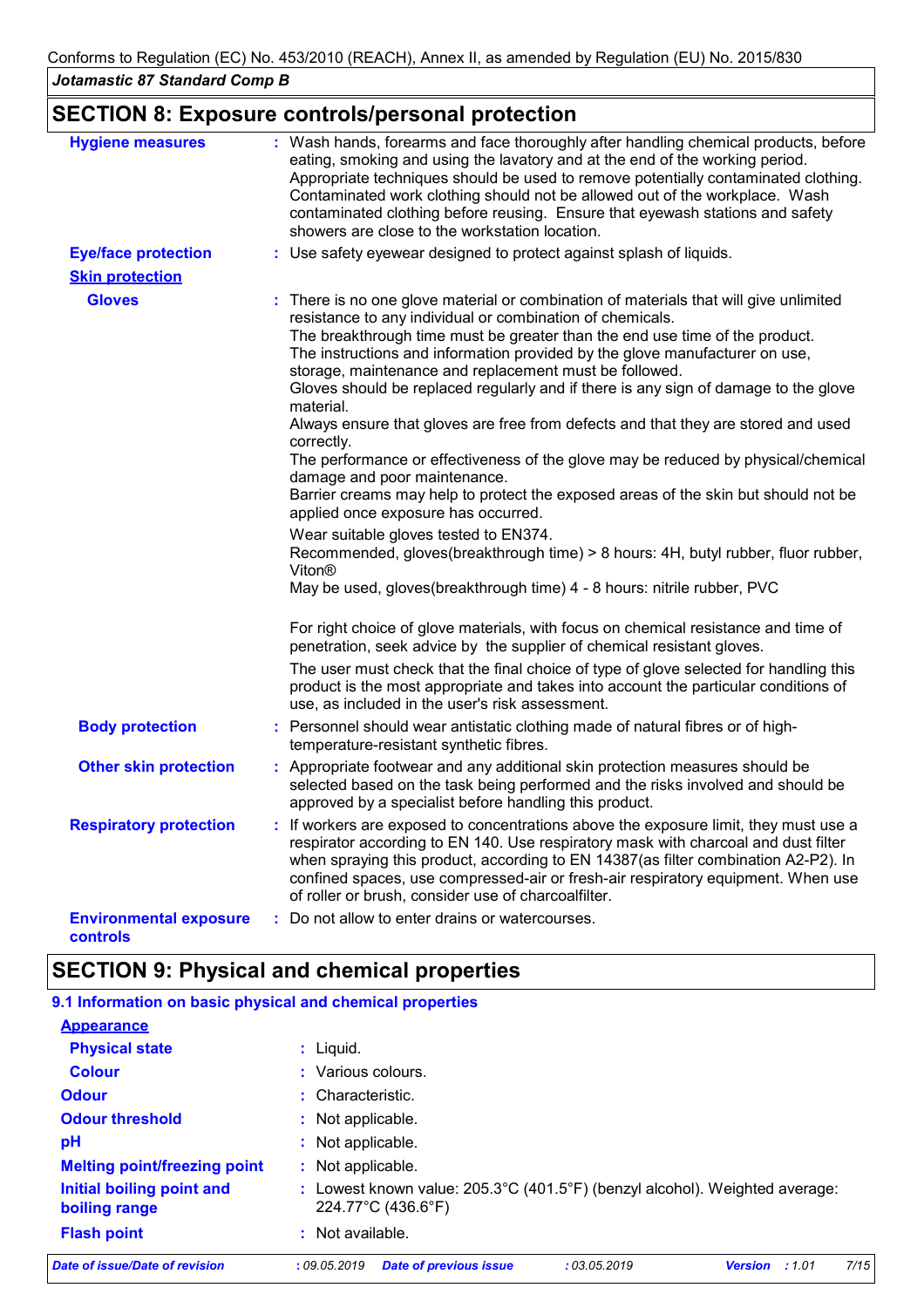## **SECTION 9: Physical and chemical properties**

| <b>Evaporation rate</b>                                           | : 0.007 (benzyl alcohol) compared with butyl acetate                                                                                        |
|-------------------------------------------------------------------|---------------------------------------------------------------------------------------------------------------------------------------------|
| <b>Flammability (solid, gas)</b>                                  | : Not applicable.                                                                                                                           |
| Upper/lower flammability or<br>explosive limits                   | $: 1.2 - 13\%$                                                                                                                              |
| <b>Vapour pressure</b>                                            | : Highest known value: $0.007$ kPa (0.05 mm Hg) (at $20^{\circ}$ C) (benzyl alcohol).<br>Weighted average: 0.005 kPa (0.04 mm Hg) (at 20°C) |
| <b>Vapour density</b>                                             | : Highest known value: $3.7$ (Air = 1) (benzyl alcohol).                                                                                    |
| <b>Density</b>                                                    | : $1.02$ g/cm <sup>3</sup>                                                                                                                  |
| <b>Solubility(ies)</b>                                            | : Insoluble in the following materials: cold water and hot water.                                                                           |
| <b>Partition coefficient: n-octanol/: Not available.</b><br>water |                                                                                                                                             |
| <b>Auto-ignition temperature</b>                                  | : Not applicable.                                                                                                                           |
| <b>Decomposition temperature</b>                                  | : Not available.                                                                                                                            |
| <b>Viscosity</b>                                                  | : Kinematic (40°C): >0.205 cm <sup>2</sup> /s (>20.5 mm <sup>2</sup> /s)                                                                    |
| <b>Explosive properties</b>                                       | : Not available.                                                                                                                            |
| <b>Oxidising properties</b>                                       | : Not available.                                                                                                                            |

#### **9.2 Other information**

No additional information.

### **SECTION 10: Stability and reactivity**

|    | : No specific test data related to reactivity available for this product or its ingredients.                                      |
|----|-----------------------------------------------------------------------------------------------------------------------------------|
|    | : Stable under recommended storage and handling conditions (see Section 7).                                                       |
|    | : Under normal conditions of storage and use, hazardous reactions will not occur.                                                 |
|    | : When exposed to high temperatures may produce hazardous decomposition<br>products.                                              |
| ÷. | Keep away from the following materials to prevent strong exothermic reactions:<br>oxidising agents, strong alkalis, strong acids. |
|    | : Decomposition products may include the following materials: carbon monoxide,<br>carbon dioxide, smoke, oxides of nitrogen.      |
|    |                                                                                                                                   |

### **SECTION 11: Toxicological information**

#### **11.1 Information on toxicological effects**

There are no data available on the mixture itself. The mixture has been assessed following the conventional method of the CLP Regulation (EC) No 1272/2008 and is classified for toxicological properties accordingly. See Sections 2 and 3 for details.

Exposure to component solvent vapour concentrations in excess of the stated occupational exposure limit may result in adverse health effects such as mucous membrane and respiratory system irritation and adverse effects on the kidneys, liver and central nervous system. Symptoms and signs include headache, dizziness, fatigue, muscular weakness, drowsiness and, in extreme cases, loss of consciousness.

Solvents may cause some of the above effects by absorption through the skin. Repeated or prolonged contact with the mixture may cause removal of natural fat from the skin, resulting in non-allergic contact dermatitis and absorption through the skin.

If splashed in the eyes, the liquid may cause irritation and reversible damage.

Ingestion may cause nausea, diarrhea and vomiting.

This takes into account, where known, delayed and immediate effects and also chronic effects of components from short-term and long-term exposure by oral, inhalation and dermal routes of exposure and eye contact.

Contains 3-aminomethyl-3,5,5-trimethylcyclohexylamine, 2,2,4(or 2,4,4)-trimethylhexane-1,6-diamine. May produce an allergic reaction.

#### **Acute toxicity**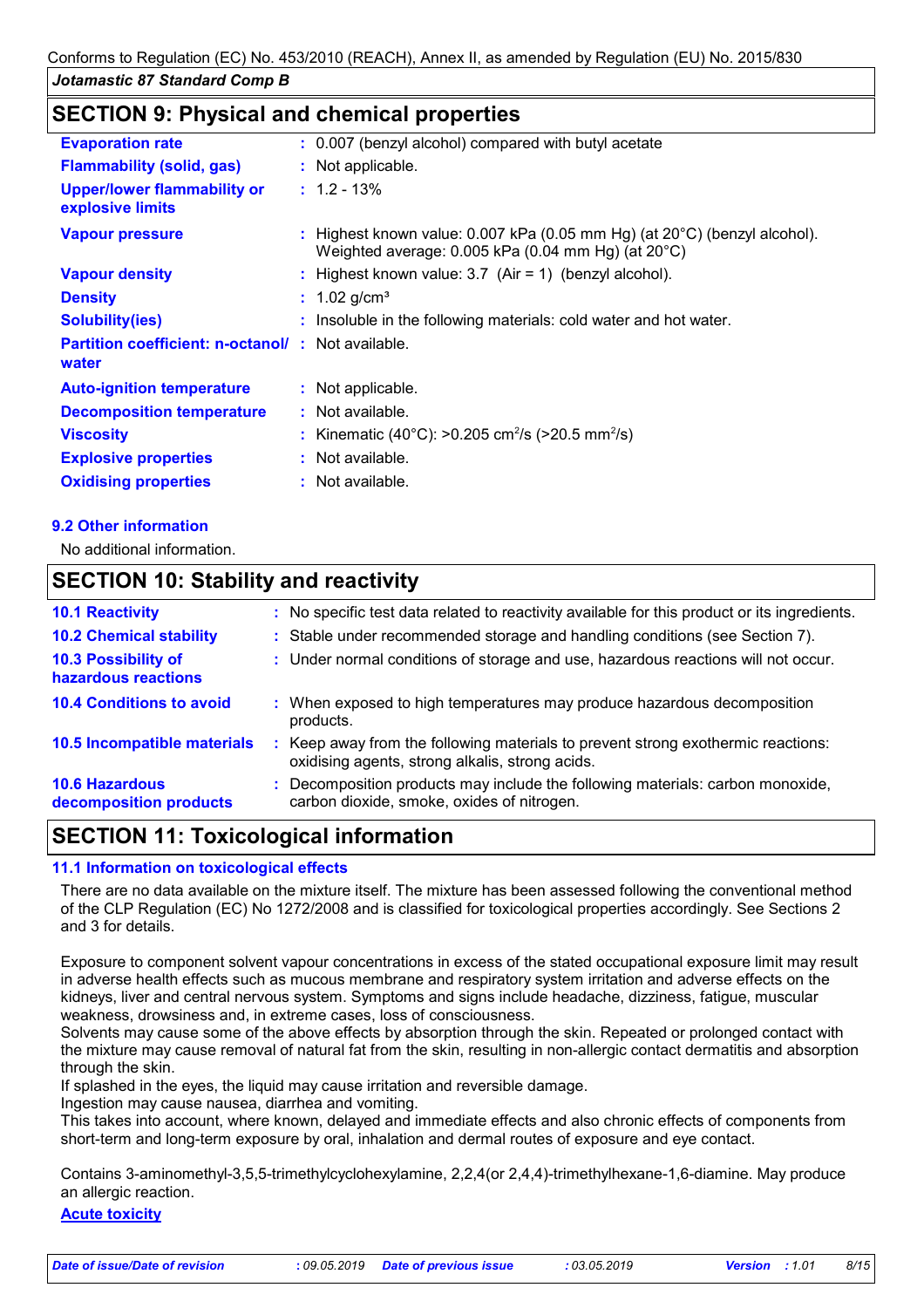| <b>Product/ingredient name</b>                                     | <b>Result</b>          |            | <b>Species</b>                           | <b>Dose</b>              | <b>Exposure</b> |
|--------------------------------------------------------------------|------------------------|------------|------------------------------------------|--------------------------|-----------------|
| benzyl alcohol<br>3-aminomethyl-3,5,<br>5-trimethylcyclohexylamine | LD50 Oral<br>LD50 Oral | Rat<br>Rat |                                          | 1230 mg/kg<br>1030 mg/kg |                 |
| <b>Conclusion/Summary</b>                                          | : Not available.       |            |                                          |                          |                 |
| <b>Acute toxicity estimates</b>                                    |                        |            |                                          |                          |                 |
|                                                                    | <b>Route</b>           |            |                                          | <b>ATE value</b>         |                 |
| Oral<br>Dermal<br>Inhalation (vapours)                             |                        |            | 2112 mg/kg<br>7857.1 mg/kg<br>45.27 mg/l |                          |                 |
| <b>Irritation/Corrosion</b>                                        |                        |            |                                          |                          |                 |
| <b>Conclusion/Summary</b>                                          | : Not available.       |            |                                          |                          |                 |
| <b>Sensitisation</b>                                               |                        |            |                                          |                          |                 |
| <b>Conclusion/Summary</b>                                          | : Not available.       |            |                                          |                          |                 |
| <b>Mutagenicity</b>                                                |                        |            |                                          |                          |                 |
| <b>Conclusion/Summary</b>                                          | : Not available.       |            |                                          |                          |                 |
| <b>Carcinogenicity</b>                                             |                        |            |                                          |                          |                 |
| <b>Conclusion/Summary</b>                                          | : Not available.       |            |                                          |                          |                 |
| <b>Reproductive toxicity</b>                                       |                        |            |                                          |                          |                 |
| <b>Conclusion/Summary</b>                                          | : Not available.       |            |                                          |                          |                 |
| <b>Teratogenicity</b>                                              |                        |            |                                          |                          |                 |
| <b>Conclusion/Summary</b>                                          | : Not available.       |            |                                          |                          |                 |
| <b>Specific target organ toxicity (single exposure)</b>            |                        |            |                                          |                          |                 |
| Not available.                                                     |                        |            |                                          |                          |                 |
| <b>Specific target organ toxicity (repeated exposure)</b>          |                        |            |                                          |                          |                 |
| Not available.                                                     |                        |            |                                          |                          |                 |
| <b>Aspiration hazard</b>                                           |                        |            |                                          |                          |                 |
| Not available.                                                     |                        |            |                                          |                          |                 |

#### **Other information :**

: Not available.

# **SECTION 12: Ecological information**

#### **12.1 Toxicity**

There are no data available on the mixture itself. Do not allow to enter drains or watercourses.

The mixture has been assessed following the summation method of the CLP Regulation (EC) No 1272/2008 and is not classified as hazardous to the environment, but contains substance(s) hazardous to the environment. See section 3 for details.

| <b>Product/ingredient name</b>                      | <b>Result</b>                                       | <b>Species</b>                  | <b>Exposure</b> |
|-----------------------------------------------------|-----------------------------------------------------|---------------------------------|-----------------|
| $3$ -aminomethyl-3,5,<br>5-trimethylcyclohexylamine | Acute EC50 17.4 to 21.5 mg/l Fresh<br>water         | Daphnia - Daphnia magna         | 48 hours        |
|                                                     | Acute IC50 37 mg/l                                  | Algae                           | 72 hours        |
| $2,2,4$ (or 2,4,4)-                                 | Acute EC50 29.5 mg/l                                | Algae - Scenedesmus             | 72 hours        |
| trimethylhexane-1,6-diamine                         |                                                     | subspicatus                     |                 |
|                                                     | Acute EC50 31.5 mg/l                                | Daphnia - Daphnia magna         | 24 hours        |
|                                                     | Acute LC50 150 mg/l                                 | Fish - Leuciscus idus melanotus | 48 hours        |
| <b>Conclusion/Summary</b>                           | : No known significant effects or critical hazards. |                                 |                 |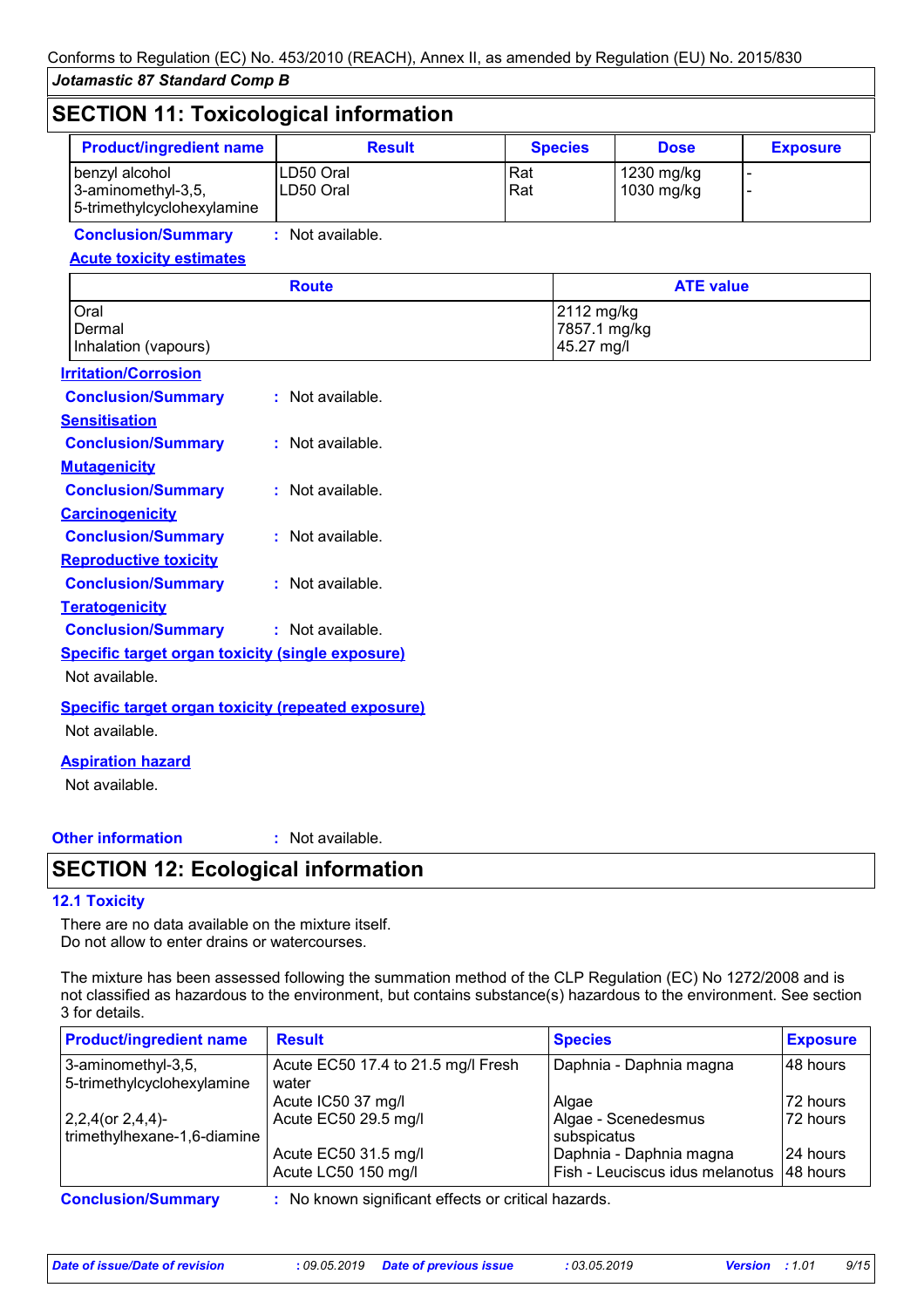# **SECTION 12: Ecological information**

#### **12.2 Persistence and degradability**

| <b>Conclusion/Summary</b>                                                            | : Not available.         |                   |                         |
|--------------------------------------------------------------------------------------|--------------------------|-------------------|-------------------------|
| <b>Product/ingredient name</b>                                                       | <b>Aquatic half-life</b> | <b>Photolysis</b> | <b>Biodegradability</b> |
| benzyl alcohol<br>3-aminomethyl-3,5,                                                 |                          |                   | Readily<br>Not readily  |
| 5-trimethylcyclohexylamine<br>$ 2,2,4$ (or $2,4,4$ )-<br>trimethylhexane-1,6-diamine |                          |                   | Not readily             |

#### **12.3 Bioaccumulative potential**

| <b>Product/ingredient name</b> | $LoaPow$ | <b>BCF</b> | <b>Potential</b> |
|--------------------------------|----------|------------|------------------|
| benzyl alcohol                 | 0.87     | < 100      | How              |
| 3-aminomethyl-3,5,             | 0.99     |            | llow             |
| 5-trimethylcyclohexylamine     |          |            |                  |
| $ 2,2,4$ (or $2,4,4$ )-        | $-0.3$   |            | low              |
| trimethylhexane-1,6-diamine    |          |            |                  |

| 12.4 Mobility in soil                                         |                  |
|---------------------------------------------------------------|------------------|
| <b>Soil/water partition</b><br>coefficient (K <sub>oc</sub> ) | : Not available. |
| <b>Mobility</b>                                               | : Not available. |

| 12.5 Results of PBT and vPvB assessment |                   |  |  |
|-----------------------------------------|-------------------|--|--|
| <b>PBT</b>                              | : Not applicable. |  |  |
| <b>vPvB</b>                             | : Not applicable. |  |  |

**12.6 Other adverse effects** : No known significant effects or critical hazards.

# **SECTION 13: Disposal considerations**

The information in this section contains generic advice and guidance. The list of Identified Uses in Section 1 should be consulted for any available use-specific information provided in the Exposure Scenario(s).

#### **13.1 Waste treatment methods**

| <b>Product</b>                           |                                                                                                                                                                                                                                                                                                                                                                                                                                                                                                                                                      |
|------------------------------------------|------------------------------------------------------------------------------------------------------------------------------------------------------------------------------------------------------------------------------------------------------------------------------------------------------------------------------------------------------------------------------------------------------------------------------------------------------------------------------------------------------------------------------------------------------|
| <b>Methods of disposal</b>               | : The generation of waste should be avoided or minimised wherever possible.<br>Disposal of this product, solutions and any by-products should at all times comply<br>with the requirements of environmental protection and waste disposal legislation<br>and any regional local authority requirements. Dispose of surplus and non-<br>recyclable products via a licensed waste disposal contractor. Waste should not be<br>disposed of untreated to the sewer unless fully compliant with the requirements of<br>all authorities with jurisdiction. |
| <b>Hazardous waste</b>                   | : Yes.                                                                                                                                                                                                                                                                                                                                                                                                                                                                                                                                               |
| <b>Disposal considerations</b>           | : Do not allow to enter drains or watercourses.<br>Dispose of according to all federal, state and local applicable regulations.<br>If this product is mixed with other wastes, the original waste product code may no<br>longer apply and the appropriate code should be assigned.<br>For further information, contact your local waste authority.                                                                                                                                                                                                   |
| <b>European waste</b><br>catalogue (EWC) | : 08 01 11* Waste paint and varnish containing organic solvents or other dangerous<br>substances                                                                                                                                                                                                                                                                                                                                                                                                                                                     |
| <b>Packaging</b>                         |                                                                                                                                                                                                                                                                                                                                                                                                                                                                                                                                                      |
| <b>Methods of disposal</b>               | : The generation of waste should be avoided or minimised wherever possible. Waste<br>packaging should be recycled. Incineration or landfill should only be considered<br>when recycling is not feasible.                                                                                                                                                                                                                                                                                                                                             |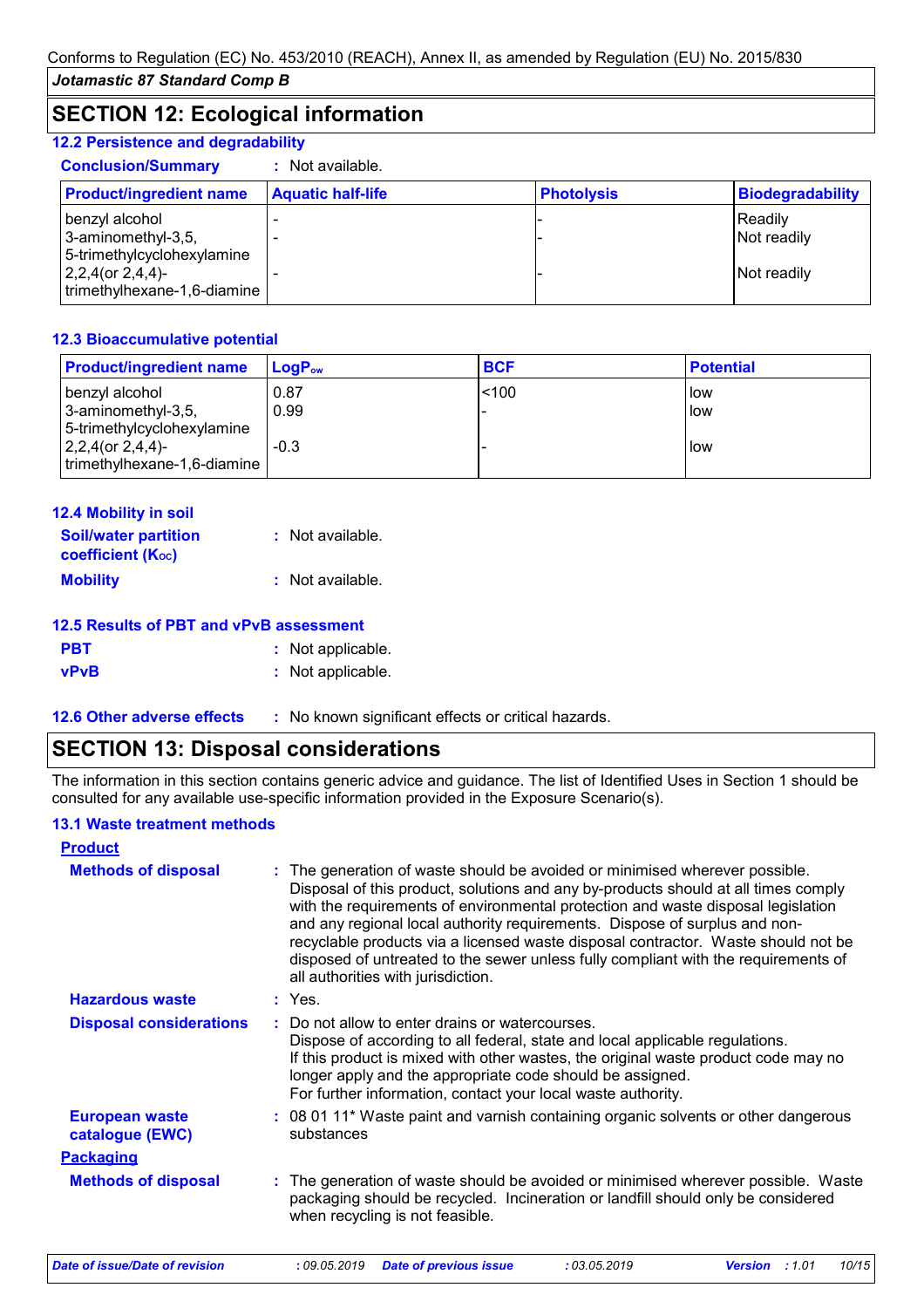### **SECTION 13: Disposal considerations**

| <b>Disposal considerations</b> | national legal provisions.                                                                                                                                                                                                                                 | : Using information provided in this safety data sheet, advice should be obtained from<br>the relevant waste authority on the classification of empty containers.<br>Empty containers must be scrapped or reconditioned.<br>Dispose of containers contaminated by the product in accordance with local or |
|--------------------------------|------------------------------------------------------------------------------------------------------------------------------------------------------------------------------------------------------------------------------------------------------------|-----------------------------------------------------------------------------------------------------------------------------------------------------------------------------------------------------------------------------------------------------------------------------------------------------------|
| <b>Type of packaging</b>       |                                                                                                                                                                                                                                                            | European waste catalogue (EWC)                                                                                                                                                                                                                                                                            |
| <b>CEPE Paint Guidelines</b>   | 15 01 10*                                                                                                                                                                                                                                                  | packaging containing residues of or contaminated by<br>hazardous substances                                                                                                                                                                                                                               |
| <b>Special precautions</b>     | : This material and its container must be disposed of in a safe way. Care should be<br>taken when handling emptied containers that have not been cleaned or rinsed out.<br>Empty containers or liners may retain some product residues. Avoid dispersal of |                                                                                                                                                                                                                                                                                                           |

spilt material and runoff and contact with soil, waterways, drains and sewers.

# **SECTION 14: Transport information**

|                                           | <b>ADR/RID</b>                                                                                                                                               | <b>ADN</b>                                                                                                                                                   | <b>IMDG</b>                                                                                                                                                  | <b>IATA</b>                                                                                                                                                  |  |
|-------------------------------------------|--------------------------------------------------------------------------------------------------------------------------------------------------------------|--------------------------------------------------------------------------------------------------------------------------------------------------------------|--------------------------------------------------------------------------------------------------------------------------------------------------------------|--------------------------------------------------------------------------------------------------------------------------------------------------------------|--|
| 14.1 UN number                            | <b>UN2735</b>                                                                                                                                                | <b>UN2735</b>                                                                                                                                                | <b>UN2735</b>                                                                                                                                                | <b>UN2735</b>                                                                                                                                                |  |
| 14.2 UN proper<br>shipping name           | Polyamines, liquid,<br>corrosive, n.o.s.<br>(3-aminomethyl-3,5,<br>5-trimethylcyclohexylamine,<br>$2,2,4$ (or $2,4,4$ )-<br>trimethylhexane-1,<br>6-diamine) | Polyamines, liquid,<br>corrosive, n.o.s.<br>(3-aminomethyl-3,5,<br>5-trimethylcyclohexylamine,<br>$2,2,4$ (or $2,4,4$ )-<br>trimethylhexane-1,<br>6-diamine) | Polyamines, liquid,<br>corrosive, n.o.s.<br>(3-aminomethyl-3,5,<br>5-trimethylcyclohexylamine,<br>$2,2,4$ (or $2,4,4$ )-<br>trimethylhexane-1,<br>6-diamine) | Polyamines, liquid,<br>corrosive, n.o.s.<br>(3-aminomethyl-3,5,<br>5-trimethylcyclohexylamine,<br>$2,2,4$ (or $2,4,4$ )-<br>trimethylhexane-1,<br>6-diamine) |  |
| <b>14.3 Transport</b><br>hazard class(es) | 8                                                                                                                                                            | 8                                                                                                                                                            | 8                                                                                                                                                            | 8                                                                                                                                                            |  |
| 14.4 Packing<br>group                     | III                                                                                                                                                          | $\mathbf{III}$                                                                                                                                               | $\mathbf{III}$                                                                                                                                               | III                                                                                                                                                          |  |
| 14.5<br><b>Environmental</b><br>hazards   | No.                                                                                                                                                          | No.                                                                                                                                                          | No.                                                                                                                                                          | No.                                                                                                                                                          |  |
| <b>Additional information</b>             |                                                                                                                                                              |                                                                                                                                                              |                                                                                                                                                              |                                                                                                                                                              |  |
| <b>ADR/RID</b>                            |                                                                                                                                                              | Tunnel restriction code: (E)<br>Hazard identification number: 80                                                                                             |                                                                                                                                                              |                                                                                                                                                              |  |
| <b>IMDG</b>                               |                                                                                                                                                              | <b>Emergency schedules F-A, S-B</b>                                                                                                                          |                                                                                                                                                              |                                                                                                                                                              |  |

18 - Alkalis

**14.6 Special precautions for Transport within user's premises:** always transport in closed containers that are **: user** upright and secure. Ensure that persons transporting the product know what to do in the event of an accident or spillage.

**14.7 Transport in bulk according to Annex II of Marpol and the IBC Code :** Not applicable.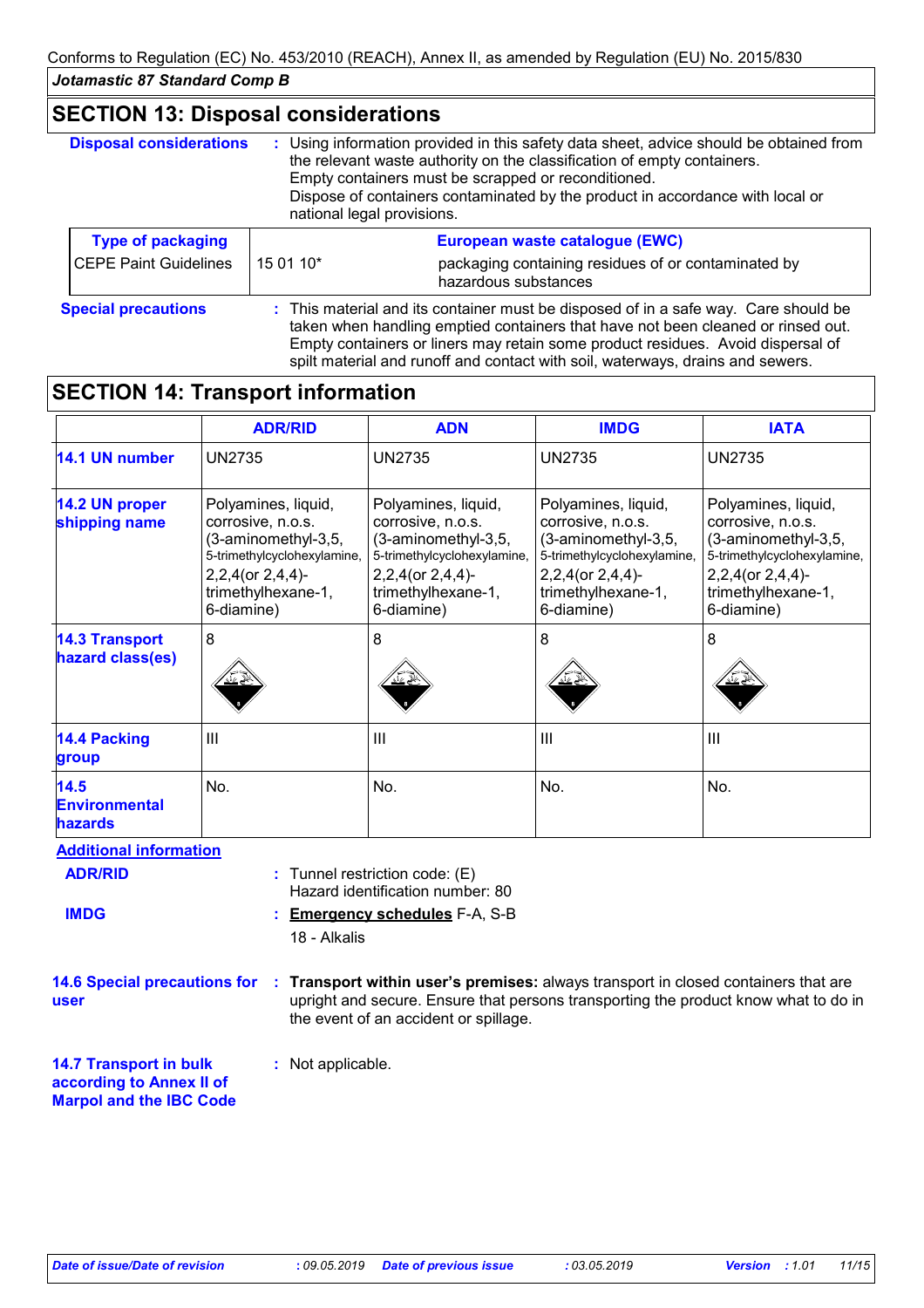# **SECTION 15: Regulatory information**

|                                                                           | 15.1 Safety, health and environmental regulations/legislation specific for the substance or mixture                                                                                                                                                                                                 |
|---------------------------------------------------------------------------|-----------------------------------------------------------------------------------------------------------------------------------------------------------------------------------------------------------------------------------------------------------------------------------------------------|
| EU Regulation (EC) No. 1907/2006 (REACH)                                  |                                                                                                                                                                                                                                                                                                     |
|                                                                           | <b>Annex XIV - List of substances subject to authorisation</b>                                                                                                                                                                                                                                      |
| <b>Annex XIV</b>                                                          |                                                                                                                                                                                                                                                                                                     |
| None of the components are listed.                                        |                                                                                                                                                                                                                                                                                                     |
| <b>Substances of very high concern</b>                                    |                                                                                                                                                                                                                                                                                                     |
| None of the components are listed.                                        |                                                                                                                                                                                                                                                                                                     |
| <b>Annex XVII - Restrictions : Not applicable.</b><br>on the manufacture, |                                                                                                                                                                                                                                                                                                     |
| placing on the market                                                     |                                                                                                                                                                                                                                                                                                     |
| and use of certain                                                        |                                                                                                                                                                                                                                                                                                     |
| dangerous substances,<br>mixtures and articles                            |                                                                                                                                                                                                                                                                                                     |
| <b>Other EU regulations</b>                                               |                                                                                                                                                                                                                                                                                                     |
| <b>VOC</b>                                                                | : The provisions of Directive 2004/42/EC on VOC apply to this product. Refer to the<br>product label and/or technical data sheet for further information.                                                                                                                                           |
| <b>VOC for Ready-for-Use</b><br><b>Mixture</b>                            | : Not applicable.                                                                                                                                                                                                                                                                                   |
| <b>Europe inventory</b>                                                   | : Not determined.                                                                                                                                                                                                                                                                                   |
| Ozone depleting substances (1005/2009/EU)                                 |                                                                                                                                                                                                                                                                                                     |
| Not listed.                                                               |                                                                                                                                                                                                                                                                                                     |
| Prior Informed Consent (PIC) (649/2012/EU)<br>Not listed.                 |                                                                                                                                                                                                                                                                                                     |
| <b>Seveso Directive</b>                                                   |                                                                                                                                                                                                                                                                                                     |
|                                                                           | This product is not controlled under the Seveso Directive.                                                                                                                                                                                                                                          |
| <b>National regulations</b>                                               |                                                                                                                                                                                                                                                                                                     |
| <b>Industrial use</b>                                                     | : The information contained in this safety data sheet does not constitute the user's<br>own assessment of workplace risks, as required by other health and safety<br>legislation. The provisions of the national health and safety at work regulations apply<br>to the use of this product at work. |
| <b>International regulations</b>                                          |                                                                                                                                                                                                                                                                                                     |
|                                                                           | <b>Chemical Weapon Convention List Schedules I, II &amp; III Chemicals</b>                                                                                                                                                                                                                          |
| Not listed.                                                               |                                                                                                                                                                                                                                                                                                     |
| <b>Montreal Protocol (Annexes A, B, C, E)</b>                             |                                                                                                                                                                                                                                                                                                     |
| Not listed.                                                               |                                                                                                                                                                                                                                                                                                     |
|                                                                           | <b>Stockholm Convention on Persistent Organic Pollutants</b>                                                                                                                                                                                                                                        |
| Not listed.                                                               |                                                                                                                                                                                                                                                                                                     |
|                                                                           | <b>Rotterdam Convention on Prior Informed Consent (PIC)</b>                                                                                                                                                                                                                                         |
| Not listed.                                                               |                                                                                                                                                                                                                                                                                                     |
| <b>UNECE Aarhus Protocol on POPs and Heavy Metals</b>                     |                                                                                                                                                                                                                                                                                                     |
| Not listed.                                                               |                                                                                                                                                                                                                                                                                                     |
|                                                                           |                                                                                                                                                                                                                                                                                                     |
| <b>15.2 Chemical safety</b>                                               | : Not applicable.                                                                                                                                                                                                                                                                                   |
| assessment                                                                |                                                                                                                                                                                                                                                                                                     |
|                                                                           |                                                                                                                                                                                                                                                                                                     |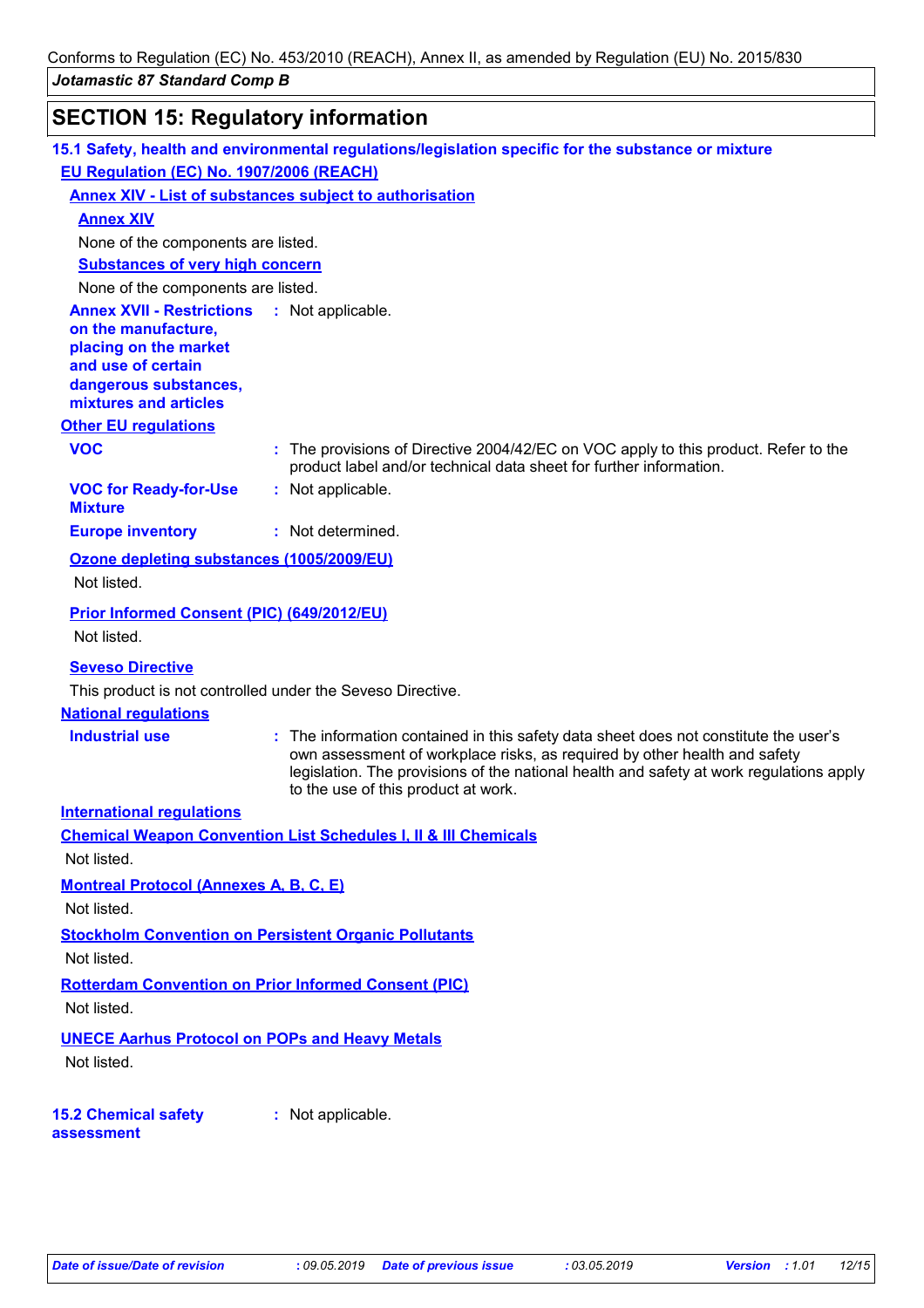# **SECTION 16: Other information**

|  |  | $\nabla$ Indicates information that has changed from previously issued version. |  |  |  |  |  |  |  |
|--|--|---------------------------------------------------------------------------------|--|--|--|--|--|--|--|
|--|--|---------------------------------------------------------------------------------|--|--|--|--|--|--|--|

| <b>Abbreviations and</b> | $\therefore$ ATE = Acute Toxicity Estimate                                    |
|--------------------------|-------------------------------------------------------------------------------|
| acronyms                 | CLP = Classification, Labelling and Packaging Regulation [Regulation (EC) No. |
|                          | 1272/2008]                                                                    |
|                          | DMEL = Derived Minimal Effect Level                                           |
|                          | DNEL = Derived No Effect Level                                                |
|                          | EUH statement = CLP-specific Hazard statement                                 |
|                          | PBT = Persistent, Bioaccumulative and Toxic                                   |
|                          | PNEC = Predicted No Effect Concentration                                      |
|                          | <b>RRN = REACH Registration Number</b>                                        |
|                          | vPvB = Very Persistent and Very Bioaccumulative                               |

#### **Procedure used to derive the classification according to Regulation (EC) No. 1272/2008 [CLP/GHS]**

| <b>Classification</b> | <b>Justification</b> |
|-----------------------|----------------------|
| Skin Corr. 1A, H314   | l Calculation method |
| Eye Dam. 1, H318      | l Calculation method |
| Skin Sens. 1, H317    | l Calculation method |

#### **Full text of abbreviated H statements**

| H302 | Harmful if swallowed.                              |
|------|----------------------------------------------------|
| H312 | Harmful in contact with skin.                      |
| H314 | Causes severe skin burns and eye damage.           |
| H317 | May cause an allergic skin reaction.               |
| H318 | Causes serious eye damage.                         |
| H319 | Causes serious eye irritation.                     |
| H332 | Harmful if inhaled.                                |
| H412 | Harmful to aquatic life with long lasting effects. |

#### **Full text of classifications [CLP/GHS]**

| Acute Tox. 4, H302                 |              | ACUTE TOXICITY (oral) - Category 4              |
|------------------------------------|--------------|-------------------------------------------------|
| Acute Tox. 4, H312                 |              | <b>ACUTE TOXICITY (dermal) - Category 4</b>     |
| Acute Tox. 4, H332                 |              | <b>ACUTE TOXICITY (inhalation) - Category 4</b> |
| Aquatic Chronic 3, H412            |              | LONG-TERM (CHRONIC) AQUATIC HAZARD - Category 3 |
| Eye Dam. 1, H318                   |              | SERIOUS EYE DAMAGE/EYE IRRITATION - Category 1  |
| Eye Irrit. 2, H319                 |              | SERIOUS EYE DAMAGE/EYE IRRITATION - Category 2  |
| Skin Corr. 1A, H314                |              | SKIN CORROSION/IRRITATION - Category 1A         |
| Skin Corr. 1B, H314                |              | SKIN CORROSION/IRRITATION - Category 1B         |
| Skin Sens. 1, H317                 |              | <b>SKIN SENSITISATION - Category 1</b>          |
| <b>Date of printing</b>            | : 09.05.2019 |                                                 |
| Date of issue/ Date of<br>revision | : 09.05.2019 |                                                 |

| Date of previous issue                                                                                                                                                                                                               | : 03.05.2019 |
|--------------------------------------------------------------------------------------------------------------------------------------------------------------------------------------------------------------------------------------|--------------|
| <b>Version</b>                                                                                                                                                                                                                       | : 1.01       |
| <b>All of the contract of the contract of the contract of the contract of the contract of the contract of the contract of the contract of the contract of the contract of the contract of the contract of the contract of the co</b> |              |

#### **Notice to reader**

**The information in this document is given to the best of Jotun's knowledge, based on laboratory testing and practical experience. Jotun's products are considered as semi-finished goods and as such, products are often used under conditions beyond Jotun's control. Jotun cannot guarantee anything but the quality of the product itself. Minor product variations may be implemented in order to comply with local requirements. Jotun reserves the right to change the given data without further notice.**

**Users should always consult Jotun for specific guidance on the general suitability of this product for their needs and specific application practices.**

**If there is any inconsistency between different language issues of this document, the English (United Kingdom) version will prevail.**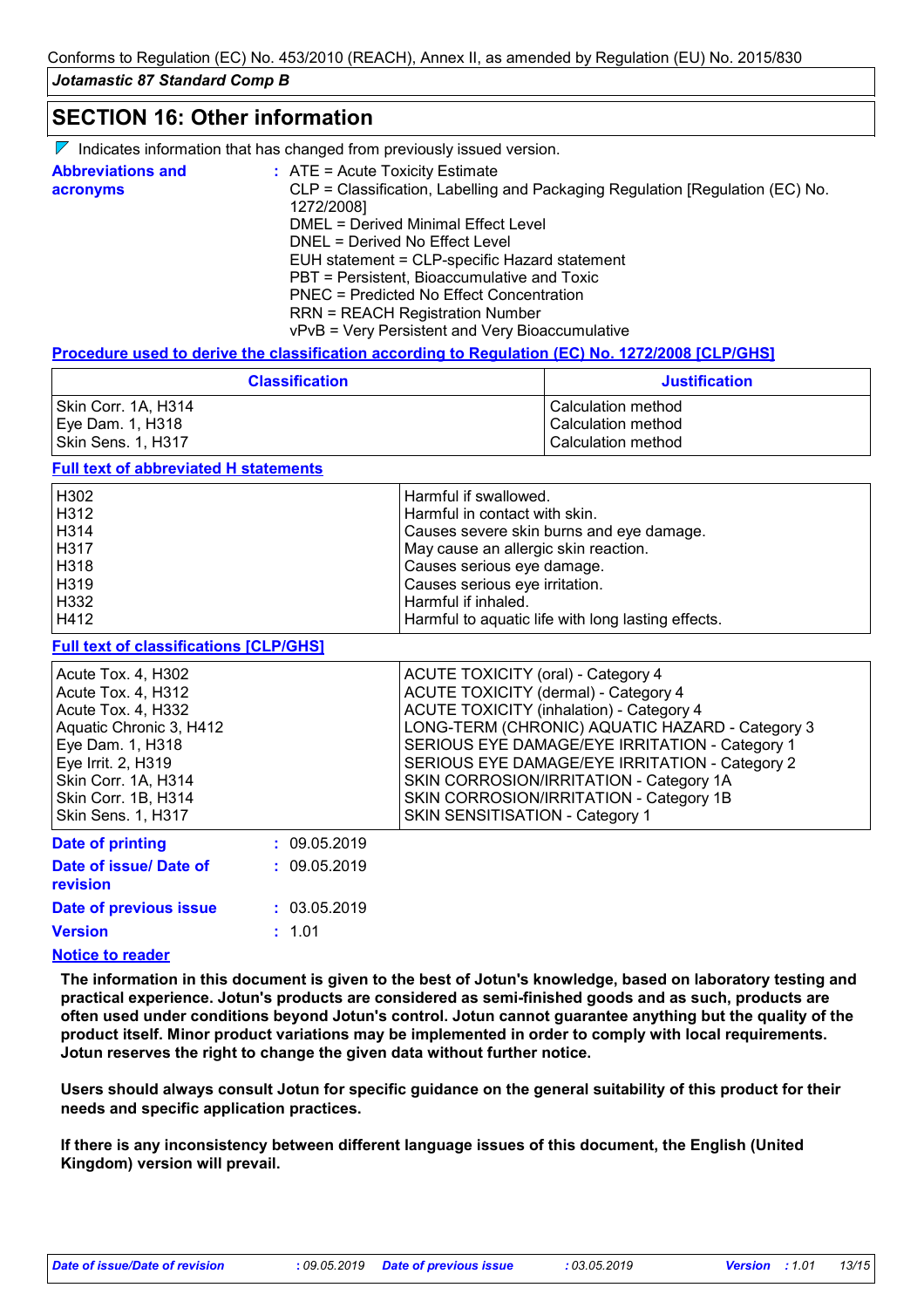

#### **Exposure Scenario: Use in coatings -** Sector of Use : Industrial use Process Category : PROC05 PROC07 PROC08a PROC10 Environmental release category(ies) : ERC4 **Industrial use**

Covers the use in coatings (paints, inks, adhesives, etc) including exposures during use (including product transfer and preparation, application by brush, spray by hand or similar methods) and equipment cleaning.

### **Operational conditions and risk management measures**

#### Control of worker exposure

| Frequency and duration of use           | : Covers daily exposures up to 8 hours                                                                                                                                                                                                                                   |
|-----------------------------------------|--------------------------------------------------------------------------------------------------------------------------------------------------------------------------------------------------------------------------------------------------------------------------|
| <b>General - Operational conditions</b> | : Assumes use at not more than 20°C above ambient temperature, unless stated differently. Assumes<br>a good basic standard of occupational hygiene is implemented                                                                                                        |
| General - Risk management measures      | Wear chemical-resistant gloves (tested to EN374) in combination with specific activity training. Wear<br>suitable coveralls to prevent exposure to the skin. Use suitable eye protection. See Section 8 for<br>information on appropriate personal protective equipment. |
| Type of activity or process             | <b>Risk management measures</b>                                                                                                                                                                                                                                          |
| Preparation of material for application | : Provide extract ventilation to points where emissions occur. Wear a respirator conforming to EN140<br>with type A/P2 filter or better.                                                                                                                                 |
| Roller, spreader, flow application      | : Provide extract ventilation to points where emissions occur. Wear a respirator conforming to EN140<br>with type A/P2 filter or better.                                                                                                                                 |
| <b>Spraying - Manual</b>                | : Minimise exposure by partial enclosure of the operation or equipment and provide extract ventilation<br>at openings. Wear a respirator conforming to EN140 with type A/P2 filter or better.                                                                            |
| Control of environmental exposure       |                                                                                                                                                                                                                                                                          |

| Organisational measures to prevent/limit<br>release from site                  | : Prevent environmental discharge consistent with regulatory requirements.                                                                                                |
|--------------------------------------------------------------------------------|---------------------------------------------------------------------------------------------------------------------------------------------------------------------------|
| Conditions and measures related to<br>external treatment of waste for disposal | : External treatment and disposal of waste should comply with applicable local and/or national<br>regulations. See Section 13 for additional waste treatment information. |
| Conditions and measures related to<br>external recovery of waste               | External recovery and recycling of waste should comply with applicable local and/or national<br>regulations.                                                              |
| <b>Additional information</b>                                                  |                                                                                                                                                                           |

The exposure scenario for the mixture is based on the following substances:

REACH #: 01-2119514687-32

REACH #: 01-2119456619-26 (from Comp A)